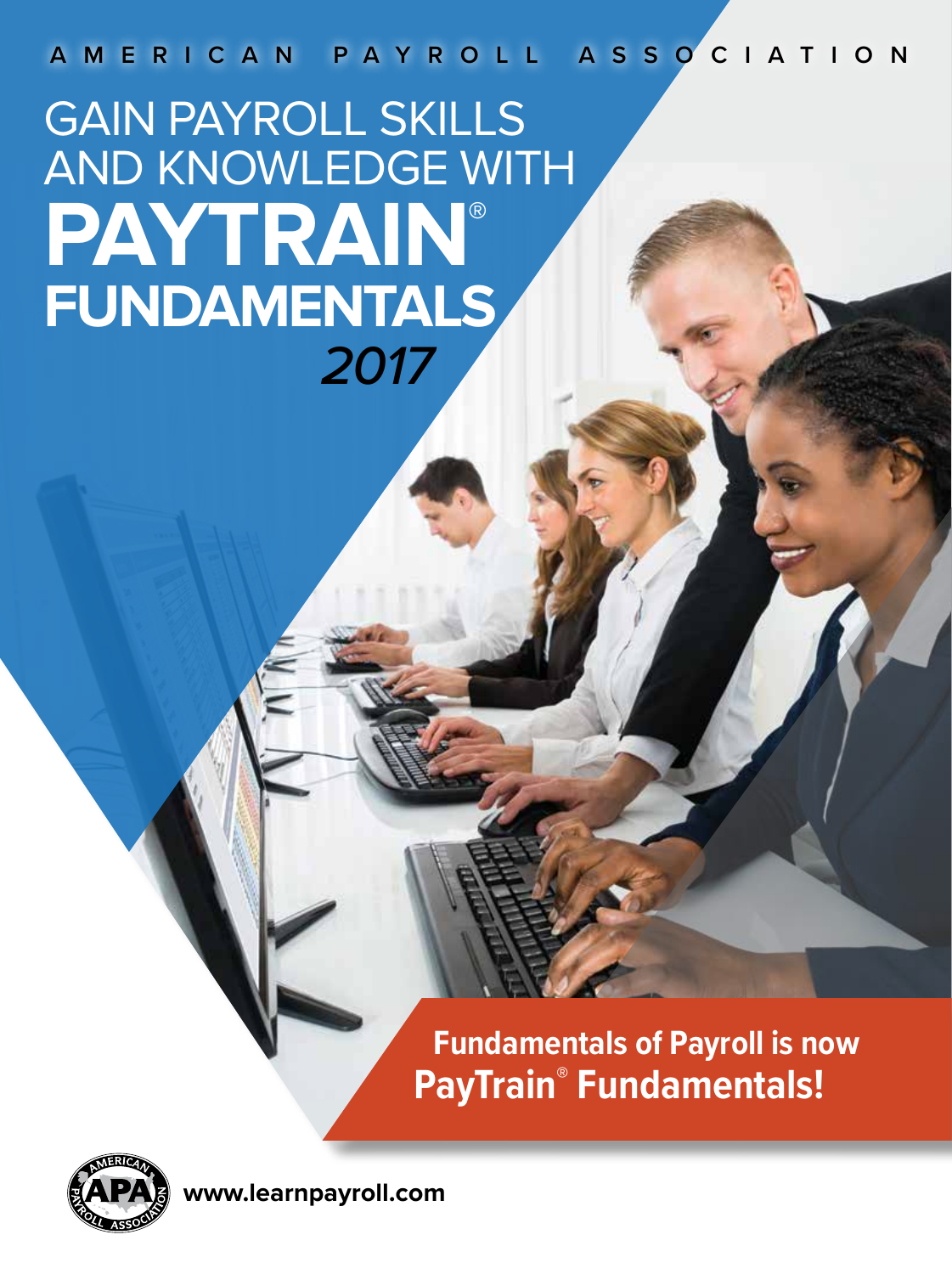## *PAYTRAIN* ® *FUNDAMENTALS 2017*

## **Essential training for payroll basics and FPC exam preparation.**

Get the tools you need to build a solid foundation for your payroll career with *PayTrain® Fundamentals 2017*. You'll learn the skills necessary for basic payroll processing, gain an understanding of how the payroll industry operates, and get everything you need to prepare for the FPC exam.

#### *PayTrain Fundamentals 2017* has

been redesigned to provide you with the most current, comprehensive, and convenient payroll training available. The entire program is online, allowing you to study where and when your schedule allows on any computer or mobile device.

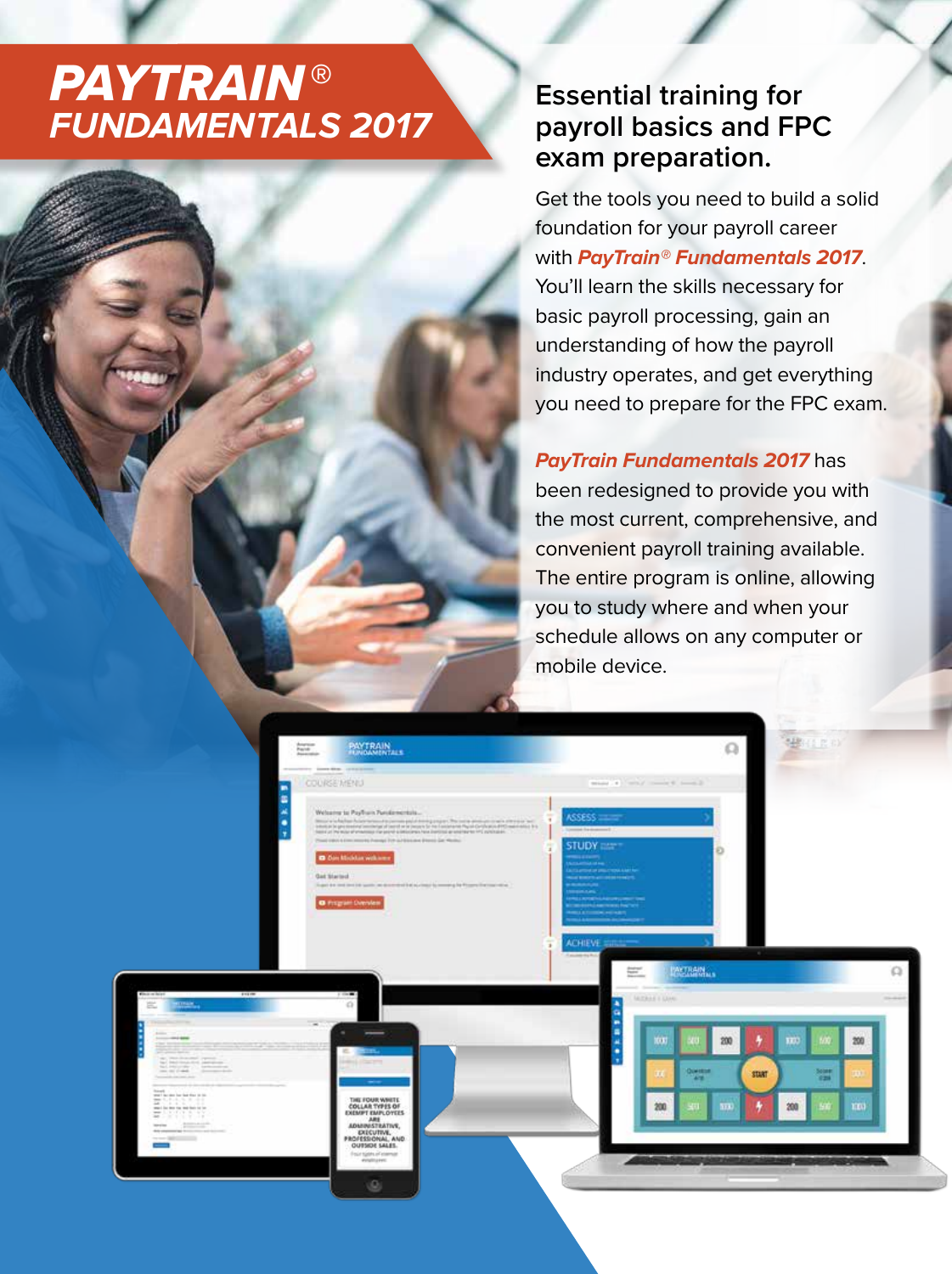

#### ASSESS **your current knowledge**

- Online assessment determines current knowledge
- **I** Identify topics for improvement to help guide your studies

#### STUDY **your way to success**

- Read the 10 Modules to learn the most recent payroll changes, trends, and best practices
- **E** Reinforce your learning with interactive Exercises, Quizzes, and Flashcards
- **F** Practice your skills, review what you've learned, and have fun with two course games: Try Your Luck and Payroll Trivia

#### ACHIEVE **success as a payroll professional**

- Post-test mimics the FPC exam format and weighing to build exam-day confidence
- Score 80% or higher on the post-test to qualify for a Certificate of Achievement and up to 24 RCHs or 2.4 CEUs if you're a first time user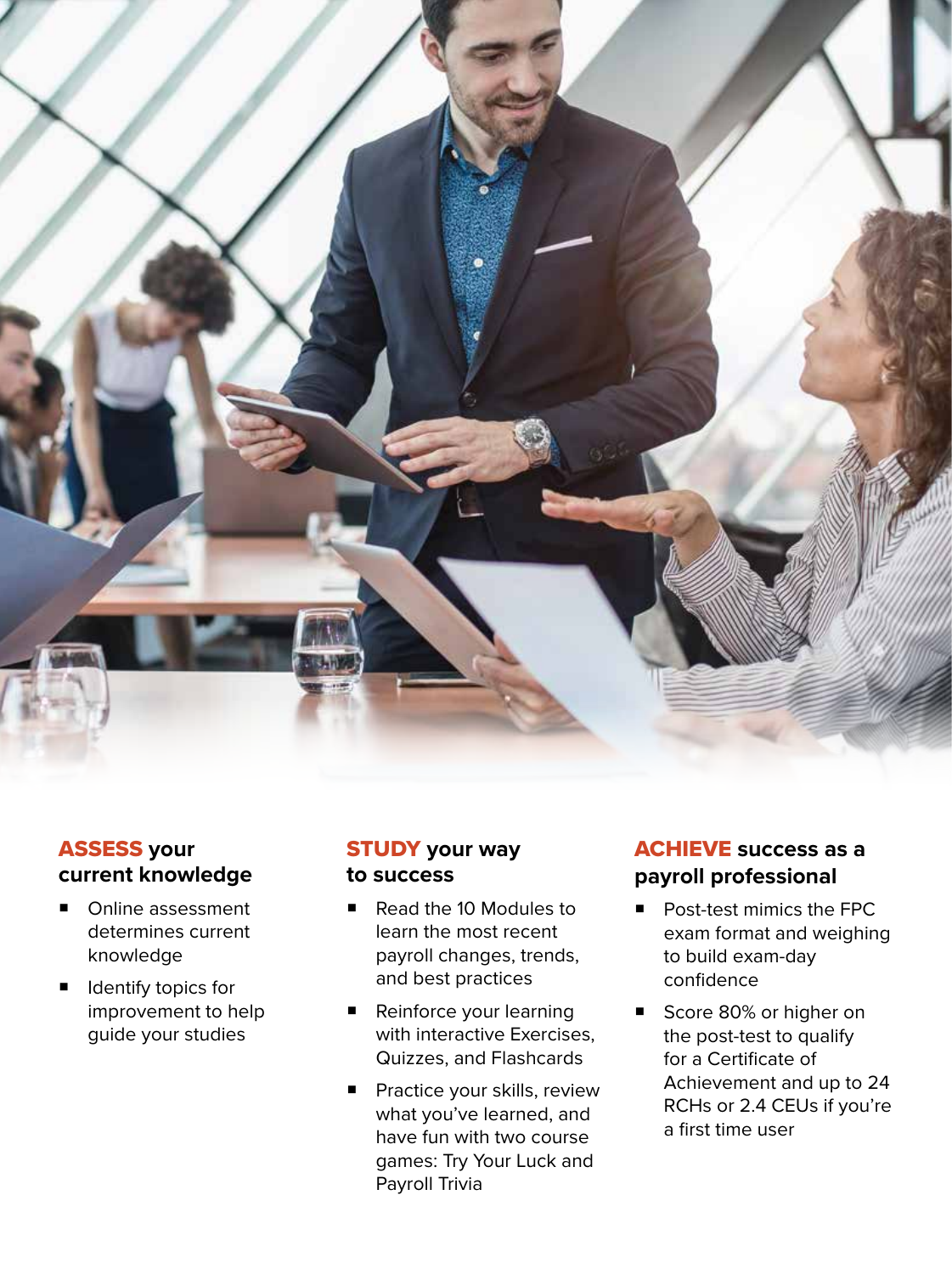### CUSTOMIZE YOUR PAYROLL TRAINING

*PayTrain Fundamentals 2017* offers several options to meet your training needs. Choose the approach that works best for you.



#### **SELF-STUDY**

- **Perfect for self-starters**
- **Study where and when your** schedule allows
- **Study on your own, at your** own pace

**To order now, visit learnpayroll.com/self**



#### **GUIDED-STUDY**

- Online instructor guides you through a eight-week course
- Set schedule provides goals and motivation
- Have questions answered by APA's faculty

**To register today, visit learnpayroll.com/guided**



#### **INSTRUCTOR-LED**

- PayTrain College & University offers both classroom and online options
- Expert instructors provide guidance and keep you on pace
- **Peer discussion and real**world experiences help reinforce material

**To find a course near you, visit learnpayroll.com/IL**

**Unsure which option is right for you? Visit learnpayroll.com/yourway to find out.**

## ORDER NOW! Order online at **learnpayroll.com** or call **(800) 444-5015**

| 2017    | <b>Relationship</b>  | Self-Study | <b>Guided-Study</b> | Instructor-Led   |
|---------|----------------------|------------|---------------------|------------------|
| pricing | <b>APA Member</b>    | \$585      | \$685               | Contact provider |
|         | <b>APA Colleague</b> | \$700      | \$800               | Contact provider |
|         | Non-Member           | \$825      | \$925               | Contact provider |

**Printed books can be added to your order for an additional \$100 plus shipping and taxes.**

**Volume discounts apply to orders of three or more. Call Mike Downs at (888) 852-6664 for details.**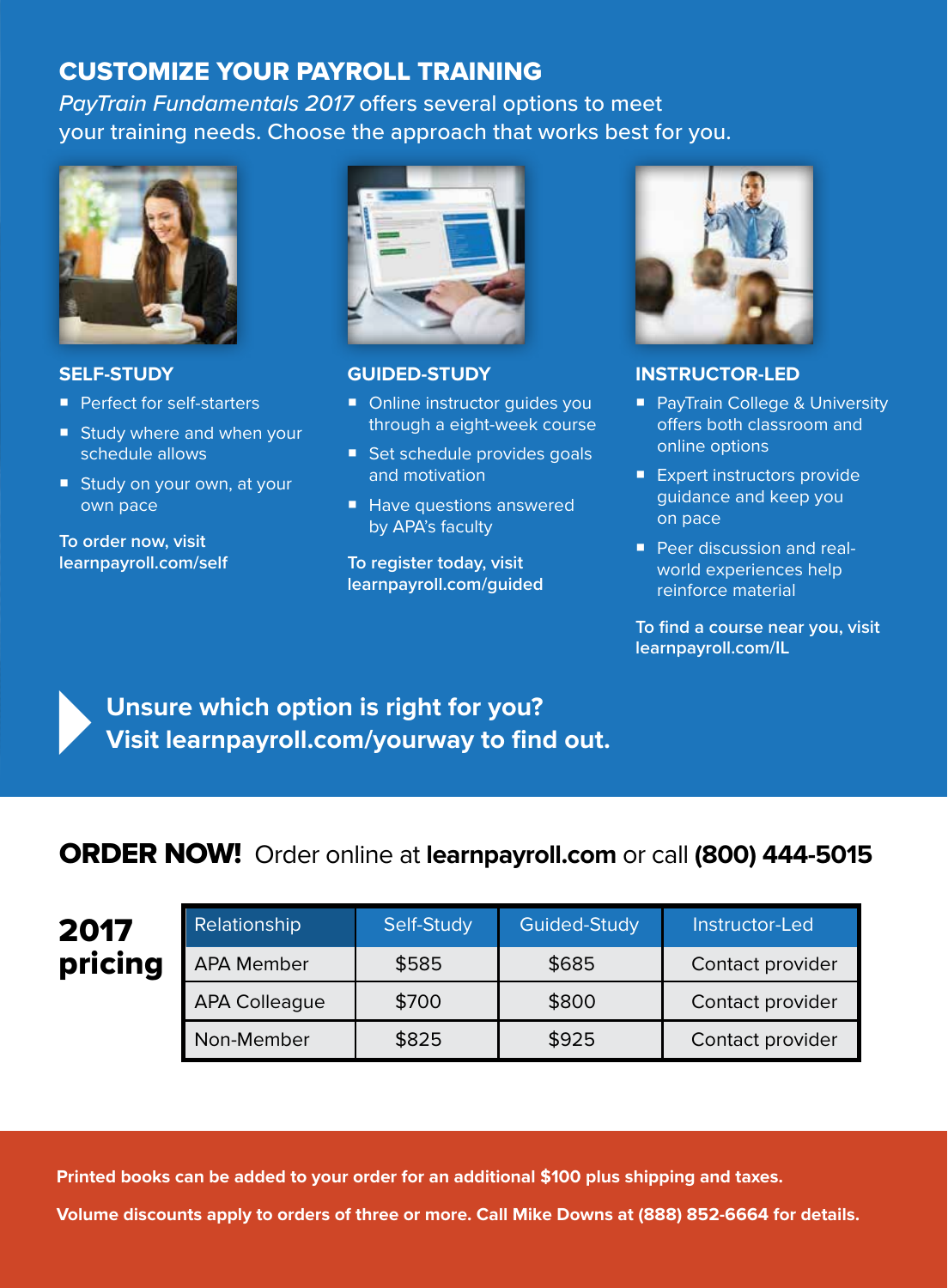# *PAYTRAIN® FUNDAMENTALS 2017*

**provides in-depth payroll training to help you manage the daily payroll challenges you face, such as:** 

- Understanding and completing Forms W-2 and W-4
- Calculating overtime pay and regular rate of pay
- **Determining when fringe benefits are** taxable and not taxable
- Calculating federal income tax

## **Why earn your Fundamental Payroll Certification (FPC) designation?**

Join the more than 5,000 payroll professionals who have earned the prestigious FPC designation to:

- Increase your salary potential
- $\blacksquare$  Demonstrate your commitment to being an expert in the payroll field
- Boost your confidence and recognition
- Set you apart from colleagues and make you a more valuable asset to your organization

#### **ABOUT THE FPC EXAM**

*PayTrain Fundamentals 2017* will help you prepare for the FPC exam offered in the U.S. and Canada during these testing windows:

FALL EXAM WINDOW: SEPTEMBER 16 – OCTOBER 14, 2017

SPRING EXAM WINDOW: MARCH 24 – APRIL 21, 2018

The FPC exam is priced separately from the *PayTrain Fundamentals* program.

FPC testing is offered throughout the year at international and military sites, and at the APA Learning Center after the Payroll 101 courses.



**For more information on the FPC exam, visit americanpayroll.org/ certification.**